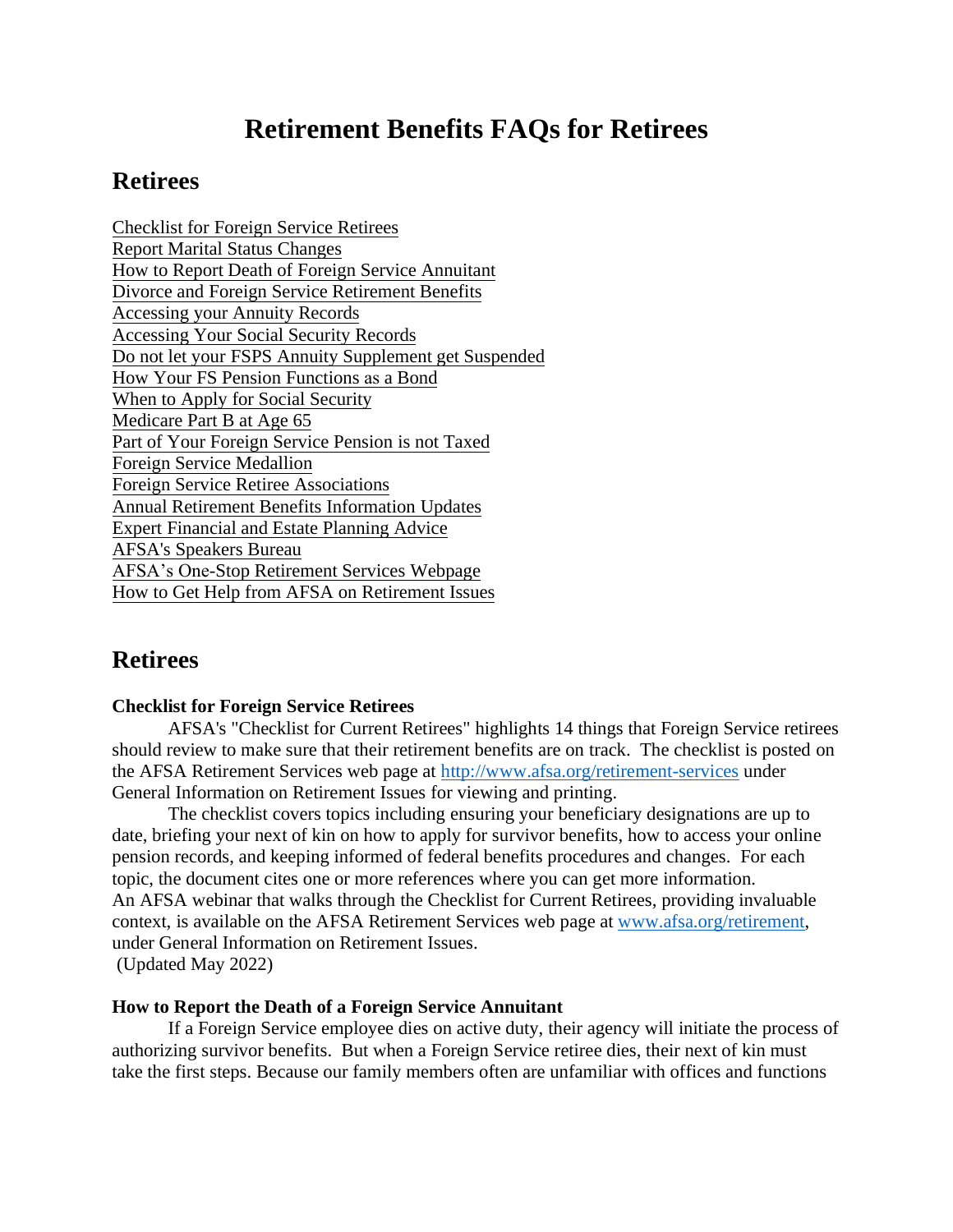in Foreign Service agencies, it is vital for next of kin to know what steps to take in the event of the death of a Foreign Service retiree, spouse, or ex-spouse.

The first step is to notify the Department of State's Human Resources Service Center in Charleston, S.C. during regular office hours at (866) 300-7419 (toll free), (843) 308-5539 (from outside the U.S.), or HRSC@state.gov. A checklist of subsequent steps to take is posted on the AFSA Retirement Services web page at<http://www.afsa.org/retirement-services> under the Annuities heading. We suggest that retirees download and print it (perhaps on a brightly colored sheet of paper), show it to your next of kin, and leave it in a place where they can easily find it if the need arises. The same checklist is in the annual AFSA Directory of Retired Members. (Updated May 2022)

# **Divorce and Foreign Service Retirement Benefits**

The Foreign Service Act has unique provisions regarding the impact of divorce on retirement benefits about which even some Washington, D.C.-area divorce attorneys are unaware. A State Department summary of the rules is contained in a May 2019 ALDAC cable which is posted on the AFSA Retirement Services web page at<http://www.afsa.org/retirement> under Getting Ready for Retirement.

For example, Foreign Service spouses enjoy a default statutory entitlement to benefits if they meet certain requirements. The default entitlements can be altered through a court order or spousal agreement. However, to be valid the order or agreement must specifically refer to Foreign Service benefits.

Divorced Foreign Service employees must submit all relevant divorce documentation to the Department of State's Office of Retirement prior to retirement. E-mail a certified copy of the entire court order and all attachments to the HR Service Center at HRSC@state.gov or e-mail that address asking for mailing instructions. The Office of Retirement will review the documentation and provide a divorce determination letter explaining who gets which retirement benefits, or portions thereof.

Retirees should report any change in marital status (divorce, marriage, or death of spouse) by notifying the HR Service Center and providing the relevant documentation. A retiree who remarries has a limited period within which to make a survivor election for the new spouse. (Updated May 2022)

#### **Accessing Your Annuity Records**

Your Foreign Service annuity records can be viewed on www.EmployeeExpress.gov. On that site, you can also instantaneously update your tax withholdings, change your mailing address, and download your Form 1099-R. (Note: if you need to change your state or country of residence or the account where your annuity is electronically deposited, you must email AnnuityPaySupport@state.gov.)

In October 2021, the Office of Personnel Management implemented a new logon process requiring two-factor authentication. To logon, go to www.EmployeeExpress.gov and click on "Sign in with Login.gov." If you have not yet used the new logon system, you will need to follow the steps to register. If you have difficulties, submit a help request using the link on the page. In the field for agency, enter Foreign Service Annuitant. (Updated May 2022)

#### **Accessing Your Social Security Records**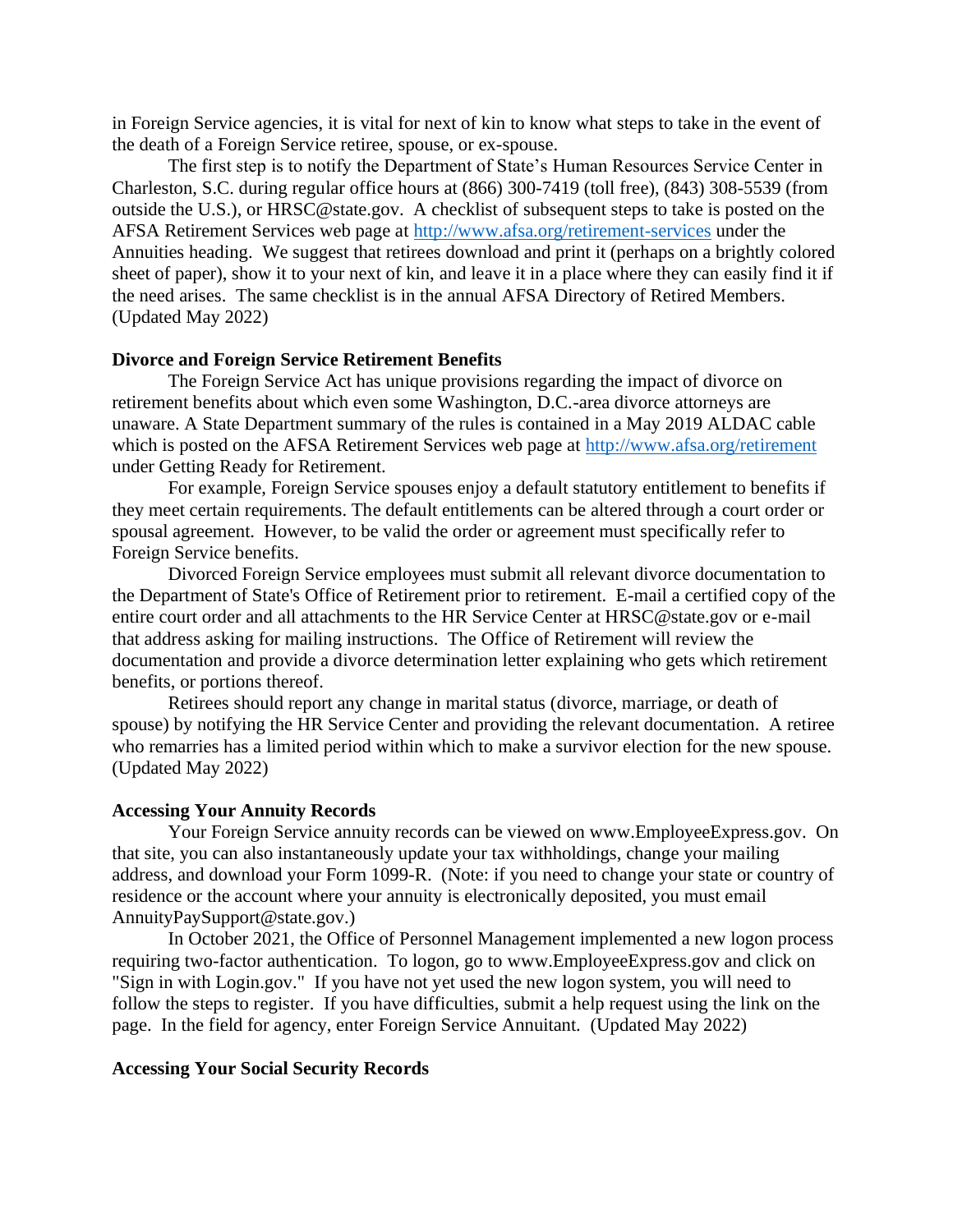All future and current Social Security beneficiaries should create a My Social Security account on the Social Security Administration's website. On it, future beneficiaries can view a personalized retirement benefits report that estimates the monthly payment they will receive depending on the age they apply (between age 62 and 70). Current Social Security beneficiaries can perform numerous functions, including updating their address and direct deposit information.

To create a My Social Security account, go to www.ssa.gov and click on Sign In/Up. You will be asked to verify your identity by providing personal information about yourself and answering questions taken from your credit report that only you are likely to know. You will need to enter a valid U.S. mailing address. If you currently have a fraud alert on your credit reports, you will face additional registration steps.

Once logged in, you can generate a personalized Social Security statement showing your year-by-year lifetime earnings history. Check to make sure it captures all your income that was subject to Social Security withholding. If any are missing, see the online instructions on what action to take. (Updated May 2022)

#### **Do not let your FSPS Annuity Supplement get Suspended**

Retirees in the FSPS retirement system who are under age 62 receive an Annuity Supplement. For those who have reached their Minimum Retirement Age (55 to 57 depending on year of birth), that supplement is subject to reduction through an annual earnings test. The earnings test looks at wage earnings from post-retirement employment (not income from pension, TSP withdrawals, investments, or other non-wage income).

In 2022, reductions start if you earn over \$19,560 during the calendar year. Your Annuity Supplement is reduced \$1 for every \$2 earned over that amount. For example, if a retiree has wage income of \$30,000 in 2022, then their 2023 Annuity Supplement will be reduced by \$5,220 (\$435 per month). One year later if they are still under age 62, their 2023 wage earnings will determine if reductions will be taken to their 2024 Annuity Supplement.

Reductions are based on the income report that Annuity Supplement recipients between their MRA and age 62 are required to send to the Human Resources Service Center in Charleston, SC in early January each year. Retirees who fail to file their earnings report will have their Annuity Supplement suspended without warning. While State will reinstate payments following a late submission of the earnings report, doing so takes staff time away from helping retirees with other questions or concerns.

For more information and the required form, see the Foreign Service Annual Annuitant Newsletter posted online by the State Department's Office of Retirement at https://RNet.state.gov under the "What's New?" tab. It is also posted on the AFSA Retirement Services web page at <http://www.afsa.org/retirement> under General Information on Retirement Issues. (Updated May 2022)

#### **How Your FS Pension Functions as a Bond**

Financial advisors recommend keeping retirement savings in a diversified portfolio. The most basic diversification is between stocks and bonds. Stocks provide gains over the long-term that allow the value of your investments to outpace inflation. Bonds limit short-term drops in the value of your investments during stock market downturns.

Two examples of diversified portfolios are:

• the TSP L Income Fund (usually recommended for current retirees) which is around 76 percent bonds (G and F Funds) and 24 percent stocks (C, S, and I Funds).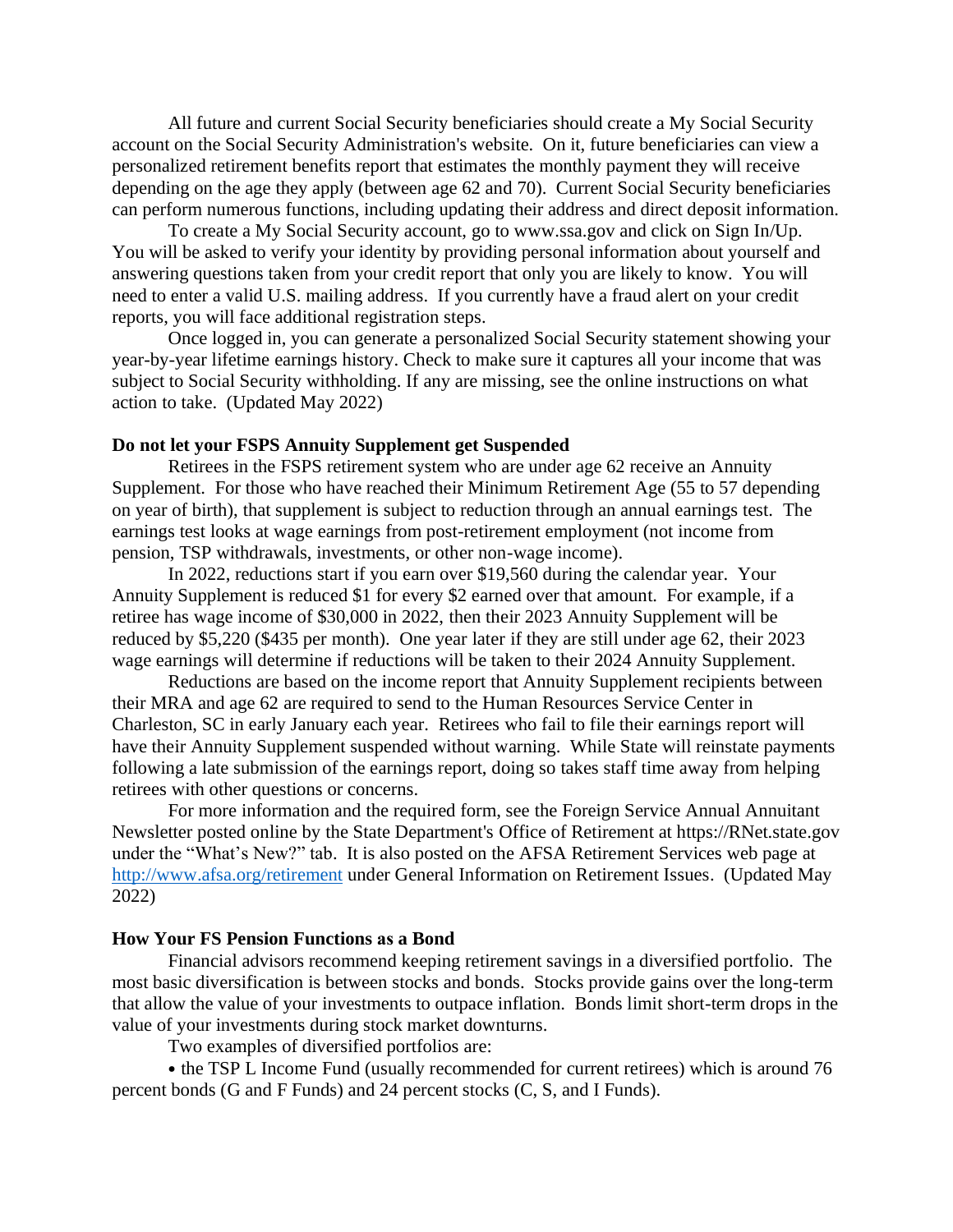• the TSP L 2045 Fund (usually recommended for people who expect to begin TSP withdrawals around 2045) which is currently around 23 percent bonds and 77 percent stocks.

However, few TSP account holders realize that their Foreign Service pension is a functional equivalent to a bond. That is because pensions like bonds provide a reliable stream of fixed periodic payments. Moreover, a Foreign Service pension is equivalent to a U.S. government bond that, unlike corporate bonds, is backed by the full faith and credit of the USG.

This means that, for example, a retiree who is receiving, or a current employee who will receive, a \$5,000 per month pension is benefiting from periodic payments equivalent to their owning a \$1.5 million bond that pays four percent of its value annually.

Here are two examples of the impact of that fact:

• for a retiree with a \$5,000 per month pension who has \$900,000 in the TSP L Income Fund, their combined portfolio of TSP plus pension is equivalent to their holding 91 percent (not 76 percent) of their retirement assets in bonds.

• for a current employee who expects to receive a \$5,000 per month pension and to retire with \$900,000 in the TSP L 2045 Fund, their combined portfolio of TSP plus pension is equivalent to their holding 71 percent (not 23 percent) of their retirement assets in bonds.

Those allocations may satisfy people whose top concern is the preservation of their current TSP balance during occasional stock market downturn. However, people who are more concerned about maintaining the purchasing power of their retirement assets over several decades may wish to hold more of their TSP holdings in stocks. (Updated May 2022)

# **When to Apply for Social Security**

One of the most important financial decisions facing American retirees is when to start receiving Social Security benefits. You can apply anytime between age 62 and 70. For every month that you wait after your 62nd birthday your monthly payment rises but you permanently forgo the skipped payments. So, what is the best age to start Social Security? The answer depends on your own individual situation. Here are factors to consider when you reach age 62:

• Are you still working? If you are earning significant income from a job or selfemployment and you have not yet reached your full Social Security age (for example, age 67 for everyone born after 1959), then you probably do not want to start Social Security yet because the earnings test before that age reduces Social Security benefits by \$1 for every \$2 in earned income over \$19,560 a year. For example, \$50,000 in earned income would reduce your annual Social Security benefit by \$15,220. Earned income is money from work performed and excludes other income such as pension payments, TSP withdrawals, capital gains, and rental income.

• What is your life expectancy? For every month you wait to start Social Security, your payment rises at an annual rate of 6 to 8 percent. That makes waiting to apply a relatively good investment, but only if you live long enough for the total value of added monthly benefit to exceed the monthly payments that you skipped. That break-even point depends on your specific situation but is typically between ages 75 and 80. So, consider your family history and your current health to estimate your chances of living into your 80s to benefit from the extra money.

• When do you need the money? If you are either financially strapped or just want to increase spending on things like travel while you know you are in good health, you may want to start Social Security early in retirement despite the downside of locking in a lower monthly payment for life. On the other hand, consider if you might need that higher monthly payment in late retirement to cover long-term care costs or compensate for depleted TSP savings.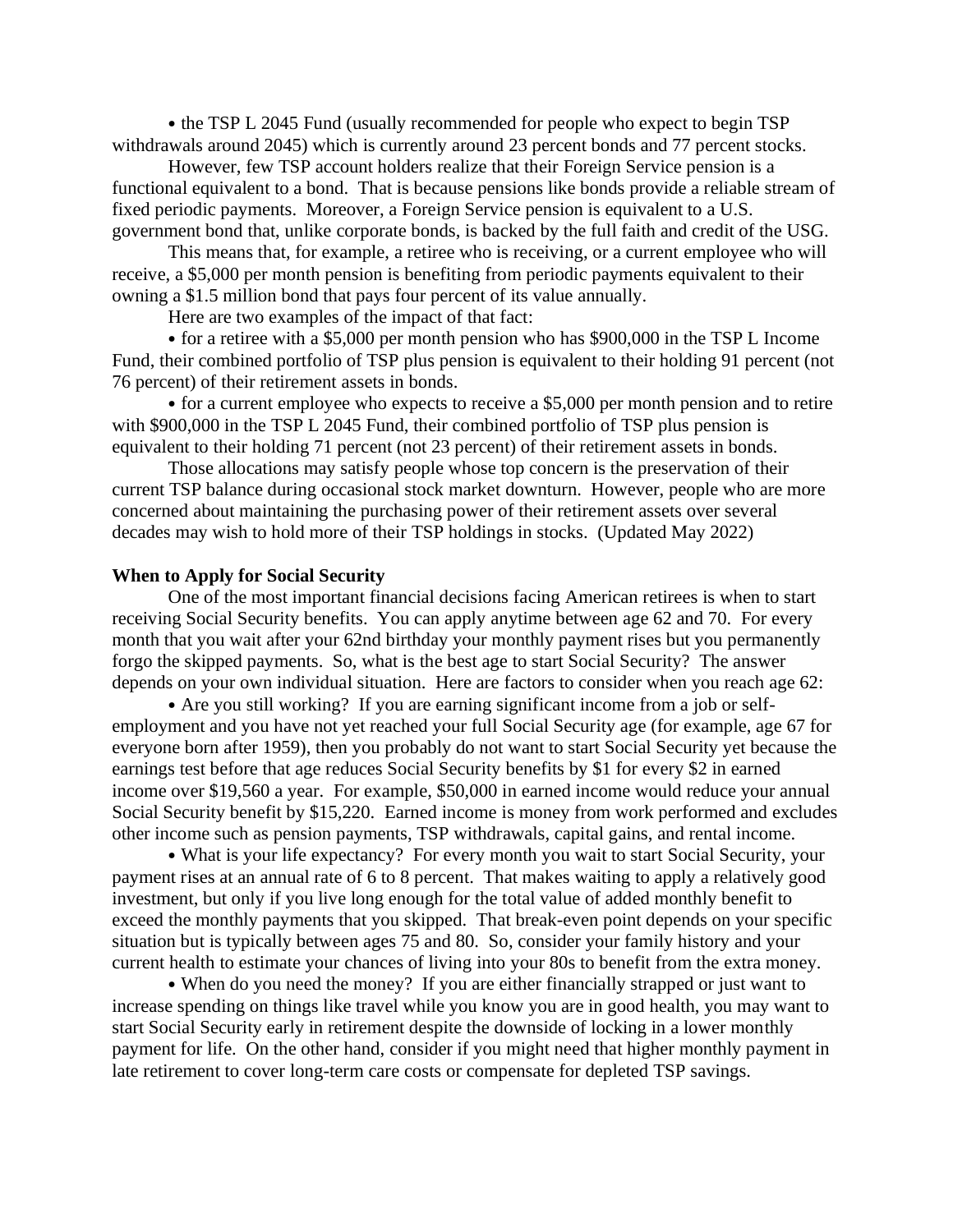• Do you have a spouse? The age at which you claim Social Security benefits can impact the benefits available to your spouse. For example, if your lifetime earnings were substantially higher than your spouse's earnings then your spouse might qualify for a larger Social Security monthly payment calculated on your earnings instead of the spouse's.

When to start receiving Social Security is an important decision, so please do your own research. Websites of financial services companies such has Fidelity Investments have free calculators to help you evaluate different filing dates. You could also consult with a certified financial planner. (Updated May 2022)

#### **Medicare Part B at Age 65**

Around 75 percent of federal retirees sign up for Medicare Part B at age 65 to supplement continuing coverage under their Federal Employee Health Benefits plan. That eliminates almost all out-of-pocket medical costs and allows some retirees to reduce their FEHB premiums by switching from a high option FEHP plan to a lower, basic option. But retirees pay a premium for Part B which in 2022 is \$170.10 a month. Higher income retirees (over \$182,000 a year for those filing a joint tax return) pay even more. Coverage is per person, so a couple who each elect Part B coverage would both pay the premium.

Whether or not to sign up for Medicare Part B is a complex subject. Everyone should weigh the pros and cons as they apply to their specific health and financial situations. The pros and cons were briefly discussed during AFSA webinar "2022 FEHB Insurance and Benefits" starting at minute 52:26 posted on the AFSA Retirement Services web page at <http://www.afsa.org/retirement> under The Federal Employees Health Benefits Program. A detailed presentation by noted federal benefits expert Tammy Flannigan is on the website of the National Active and Retired Federal Employees Association (NARFE) at https://new.narfe.org/open-season/. (Updated May 2022)

#### **Part of Your Foreign Service Pension is not Taxed**

Because a small part of your Foreign Service pension is attributable to the mandatory contributions that you made during your career from after-tax income, that amount is not subject to re-taxation in retirement. If you retired in 2012 or later, your annual Form 1099-R lists both the gross amount and the taxable amount of your annuity. Input those numbers into your tax preparation software or give them to your tax preparer so that you do not pay taxes on the nontaxable amount. You continue deducting the annualized amount each tax year until you have deducted the full amount that you contributed to the retirement system. You will know that you have reached that point when your annual 1099-R no longer lists a lower taxable amount.

If you retired before 2012 when the State Department finance office started putting that data on 1099-R forms, then your 1099-R each year only lists the gross amount. The finance office should have sent you a letter at retirement detailing the total amount that you contributed to the Foreign Service retirement fund. If you prepare your own tax return, plug that number into the worksheet in IRS publication 721, "Tax Guide to U.S. Civil Service Retirement Benefits" to calculate the taxable amount of your annuity each year. See the explanation starting on page 5 of that publication which is available at www.irs.gov. Similar information is in the instructions to IRS Form 1040 starting on page 27.

If in past years you inadvertently paid taxes on the non-taxable portion of your annuity, you can avoid doing so in the future by following the instructions in the preceding paragraphs. If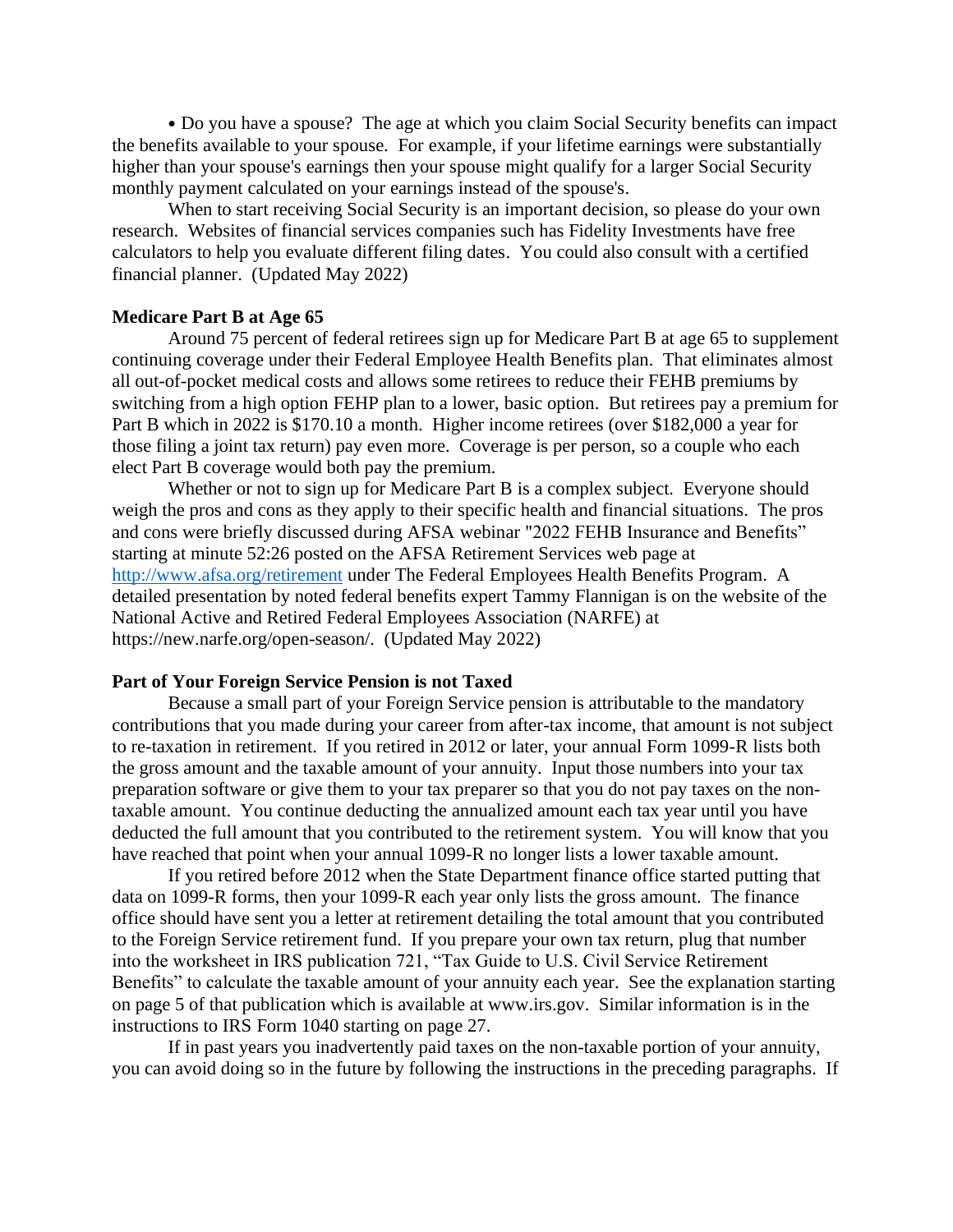you need the State Department finance office to tell you the total amount that you contributed to your pension system, email AnnuityPaySupport@state.gov.

The only way to recoup past tax overpayments is to file amended tax returns. This may not be worth your effort if the non-taxable portion of your annuity is relatively small, and your marginal tax rate is not in the upper brackets. You can generally only amend federal tax returns going back three years. (Updated May 2022)

# **Foreign Service Medallion**

AFSA's Foreign Service Medallion is an elegant, five-inch architectural bronze medallion, etched with a modification of the Great Seal and the words United States Foreign Service. These high-quality medallions, which come in velour presentation boxes, can be used for presentation and commemorative purposes, or even affixed to gravestones.

The medallions, which cost \$149, can be purchased via credit card by clicking on a link at [http://www.afsa.org/medallion.](http://www.afsa.org/medallion) Domestic shipping is included. Contact AFSA for a price quote on international shipping.

Separately, the *Washington Post* has agreed to include AFSA's Foreign Service emblem in death notices and in-memoriums of Foreign Service members and retirees. To place a death notice in the *Washington Post* email deathnotices@washingtonpost.com. (Updated May 2022)

#### **Foreign Service Retiree Associations**

There are 16 state or regional Foreign Service retiree associations around the country. These groups are independent of AFSA but support the common goal of keeping Foreign Service retirees and other former foreign affairs personnel in touch with each other and their profession. The groups are varied in their size and activities – some offering lunch programs with speakers, while others are more focused on collegiality, and still others are active in outreach and advocacy.

If you have never participated in one of these groups, please see the list in your AFSA Directory of Retired Members or at [www.afsa.org/retiree-associations.](http://www.afsa.org/retiree-associations) They are in 12 states plus two groups serving a multistate region (for example, New England). California and Texas have multiple chapters. If you live near one, please consider contacting the organizer to join. If you are interested in starting an association, AFSA can help contact members in your local area. Email [member@afsa.org](mailto:member@afsa.org) for more information.

#### **Annual Retirement Benefits Information Updates**

Each year around November 10, the State Department's Office of Retirement posts its Foreign Service Annual Annuitant Newsletter online at https://RNet.state.gov under the "What's New?" tab. A copy is posted on the AFSA Retirement Services web page at [www.afsa.org/retirement](http://www.afsa.org/retirement) under General Information on Retirement Issues. The over 40-page newsletter includes important information on retirement benefits including how to change your FEHB plan during Open Season, an explanation of the tax-free portion of your pension, and instructions on how next-of-kin can apply for survivors' benefits. Retirees receiving the FSPS annuity supplement will find the form that most of them must submit by early January reporting any previous-year wage (W-2 and/or 1099-NEC) income otherwise payment of their supplement will be suspended.

Each year by late December, AFSA mails all retirees its Directory of Retired Members. The over 200-page directory has a state-by-state listing of AFSA retiree members and contact